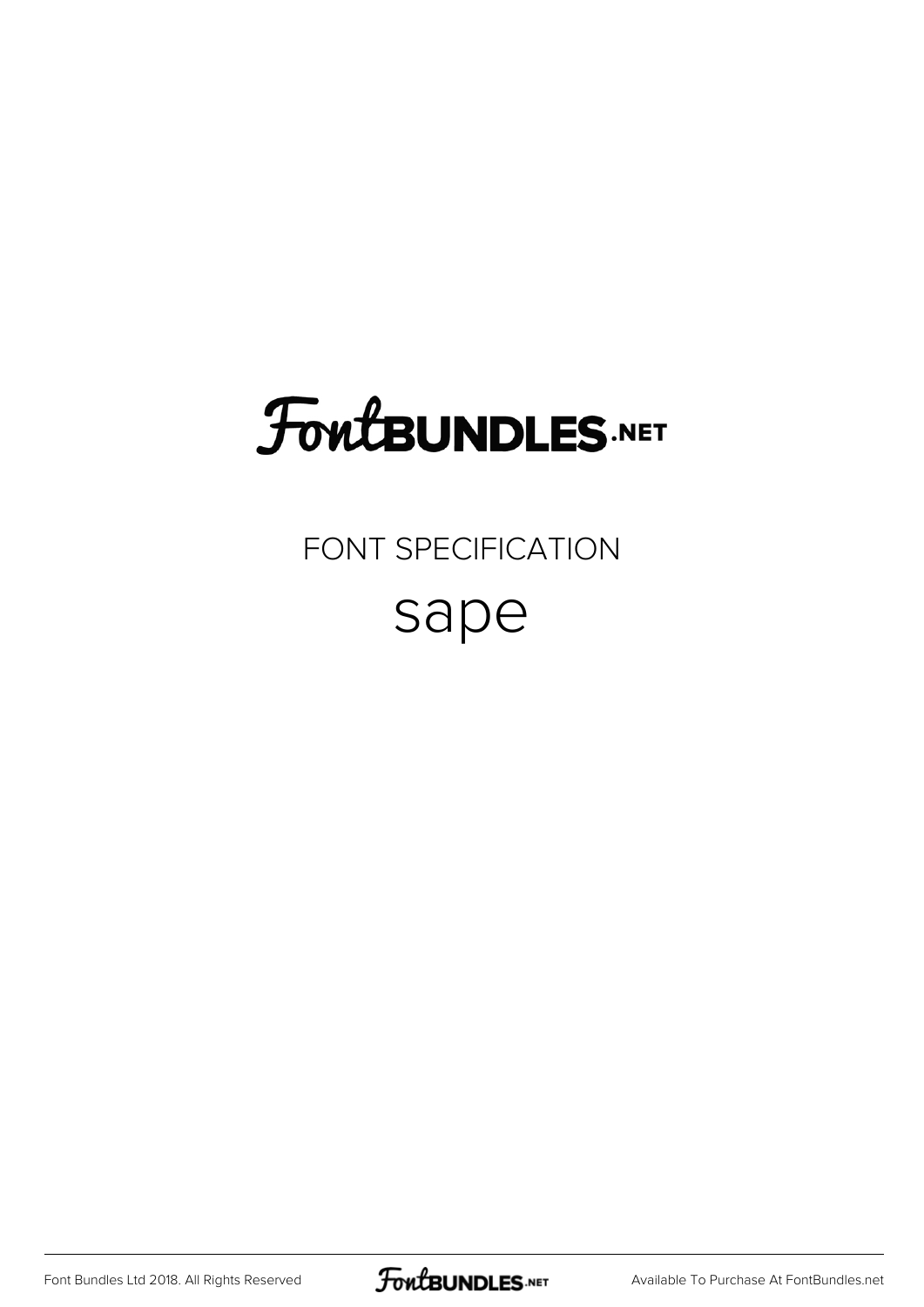#### sape - Regular

**Uppercase Characters** 

## abedøfghyklmnopers {n∧m¥ñs

Lowercase Characters

# abedøfghijklmnepers {n`∧m xñ S

**Numbers** 

0123456789

**Punctuation and Symbols** 

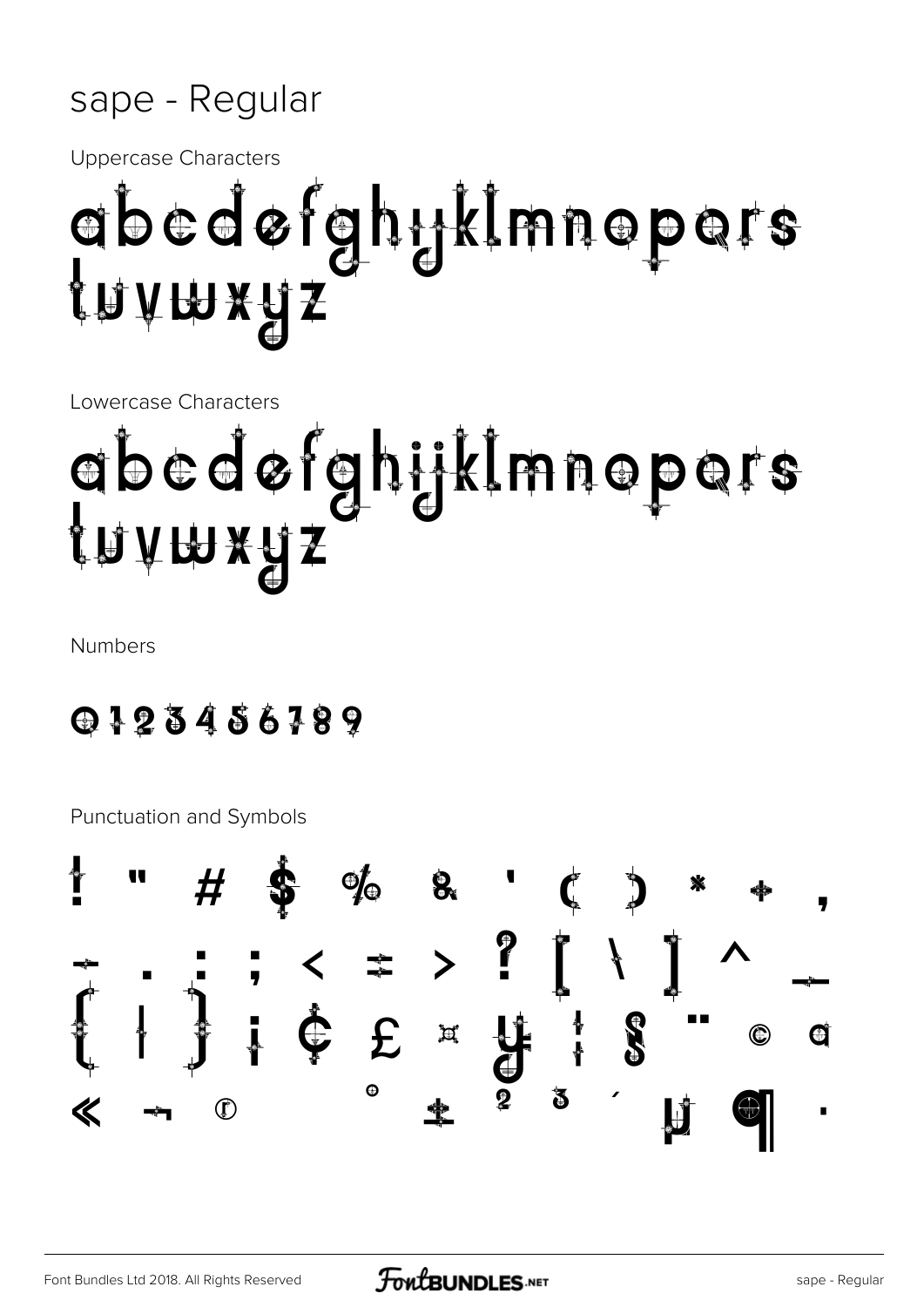### $\frac{1}{4}$  a  $\frac{1}{4}$   $\frac{1}{4}$   $\frac{1}{4}$   $\frac{1}{4}$   $\frac{1}{4}$ All Other Glyphs

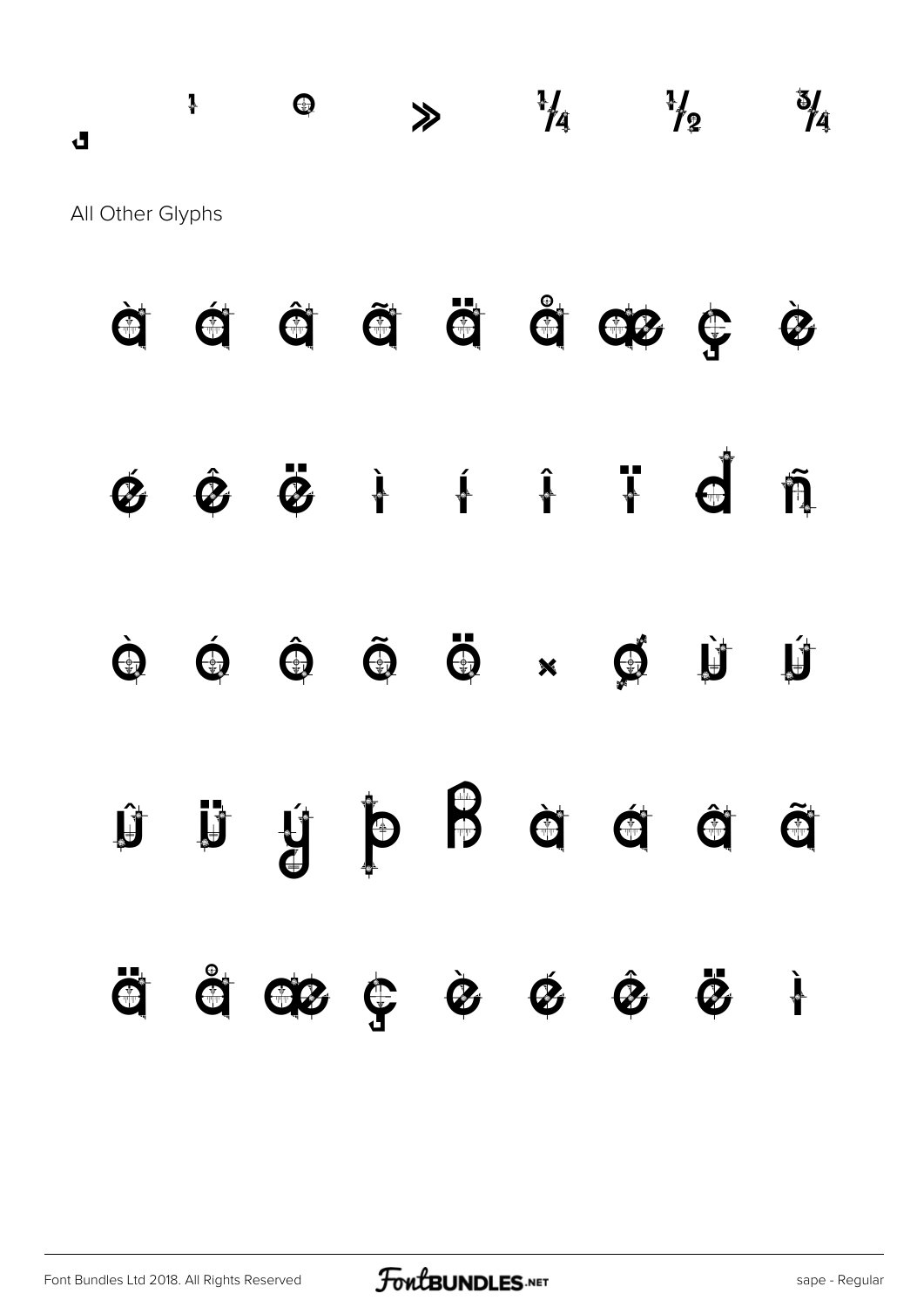